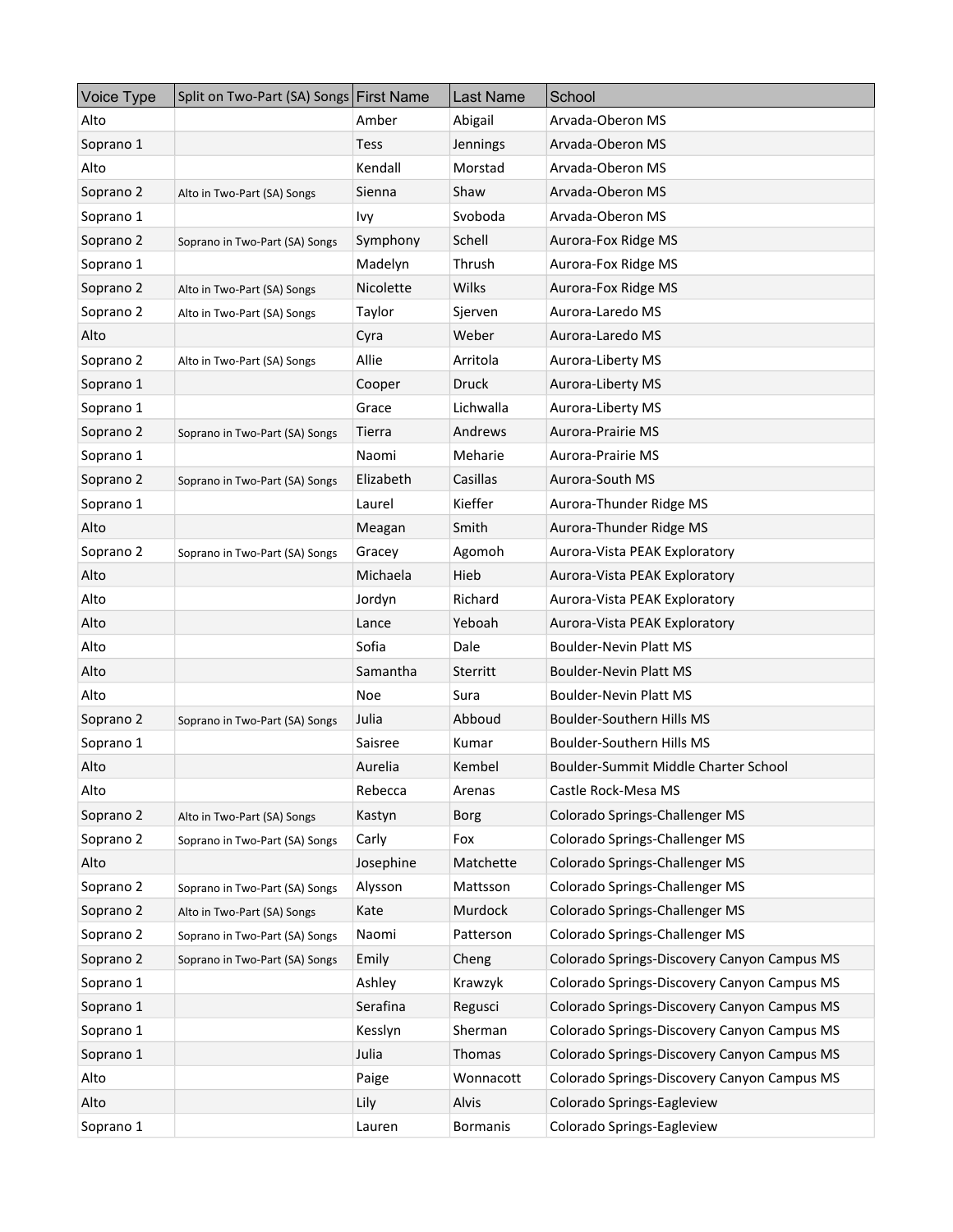| Alto      |                                | Emily    | Latham              | Colorado Springs-Eagleview  |
|-----------|--------------------------------|----------|---------------------|-----------------------------|
| Soprano 1 |                                | Ella     | McCaulley           | Colorado Springs-Eagleview  |
| Soprano 2 | Soprano in Two-Part (SA) Songs | Laurel   | Park                | Colorado Springs-Eagleview  |
| Soprano 2 | Alto in Two-Part (SA) Songs    | Corri    | Redinger            | Colorado Springs-Eagleview  |
| Alto      |                                | Abigail  | Adams               | Colorado Springs-Jenkins MS |
| Soprano 2 | Soprano in Two-Part (SA) Songs | Maiya    | Galloway            | Colorado Springs-Jenkins MS |
| Alto      |                                | Phiona   | Lynch               | Colorado Springs-Jenkins MS |
| Alto      |                                | Marianne | Riggin              | Colorado Springs-Jenkins MS |
| Soprano 1 |                                | Aliza    | <b>Stevens Vick</b> | Colorado Springs-Jenkins MS |
| Soprano 1 |                                | Emma     | Dwyer               | Colorado Springs-Russell MS |
| Soprano 2 | Alto in Two-Part (SA) Songs    | Kayla    | Fisher              | Colorado Springs-Russell MS |
| Soprano 1 |                                | Audrey   | Kadlec              | Colorado Springs-Russell MS |
| Alto      |                                | Katelyn  | Shane               | Colorado Springs-Russell MS |
| Soprano 1 |                                | Morgan   | Smith               | Colorado Springs-Russell MS |
| Soprano 2 | Soprano in Two-Part (SA) Songs | Avery    | Kaiser              | Colorado Springs-Sabin MS   |
| Alto      |                                | Ella     | Schuchard           | Colorado Springs-Sabin MS   |
| Soprano 1 |                                | Jordyn   | Snipe               | Colorado Springs-Sabin MS   |
| Soprano 2 | Soprano in Two-Part (SA) Songs | Hannah   | Shaver              | Colorado Springs-Watson JH  |
| Alto      |                                | Ilaina   | Williams            | Colorado Springs-Watson JH  |
| Alto      |                                | Payton   | Gnas                | Cortez-Montezuma-Cortez MS  |
| Alto      |                                | Chloe    | Chavez              | Denver School of the Arts   |
| Alto      |                                | Lilli    | Childers            | Denver School of the Arts   |
| Soprano 1 |                                | Vincent  | Falk                | Denver School of the Arts   |
| Soprano 1 |                                | Cassidy  | Johnson             | Denver School of the Arts   |
| Soprano 2 | Alto in Two-Part (SA) Songs    | Mia      | Keene               | Denver School of the Arts   |
| Soprano 1 |                                | Emma     | Kulp                | Denver School of the Arts   |
| Soprano 1 |                                | Eliza    | <b>Neff</b>         | Denver School of the Arts   |
| Alto      |                                | Noyi     | Soto-Anglade        | Denver School of the Arts   |
| Soprano 1 |                                | Lily     | Legleiter           | Denver-Challenge School     |
| Alto      |                                | Gracie   | Woo                 | Denver-Challenge School     |
| Soprano 2 | Alto in Two-Part (SA) Songs    | Jo       | Rydberg             | Denver-Colorado Academy     |
| Soprano 1 |                                | Malisa   | Herr                | Denver-Scott Carpenter MS   |
| Soprano 1 |                                | Geyonni  | Jiron               | Denver-Scott Carpenter MS   |
| Soprano 1 |                                | Juliana  | Willson             | Denver-Slavens School K8    |
| Soprano 2 | Soprano in Two-Part (SA) Songs | Miranda  | Madrid              | Eaton MS                    |
| Soprano 2 | Soprano in Two-Part (SA) Songs | Grace    | Hoppis              | Erie MS                     |
| Soprano 1 |                                | Aria     | Pickett             | Erie MS                     |
| Soprano 2 | Soprano in Two-Part (SA) Songs | Tassiana | Rabillard           | Erie MS                     |
| Soprano 2 | Soprano in Two-Part (SA) Songs | Allison  | Toothaker           | Erie MS                     |
| Alto      |                                | Aurora   | Williams            | Erie MS                     |
| Alto      |                                | Caroline | Chudleigh           | Erie-Soaring Heights PK-8   |
| Soprano 2 | Soprano in Two-Part (SA) Songs | Emma     | Jackson             | Erie-Soaring Heights PK-8   |
| Soprano 2 | Alto in Two-Part (SA) Songs    | Emily    | Roylance            | Erie-Soaring Heights PK-8   |
| Alto      |                                | Noella   | Wong                | Erie-Soaring Heights PK-8   |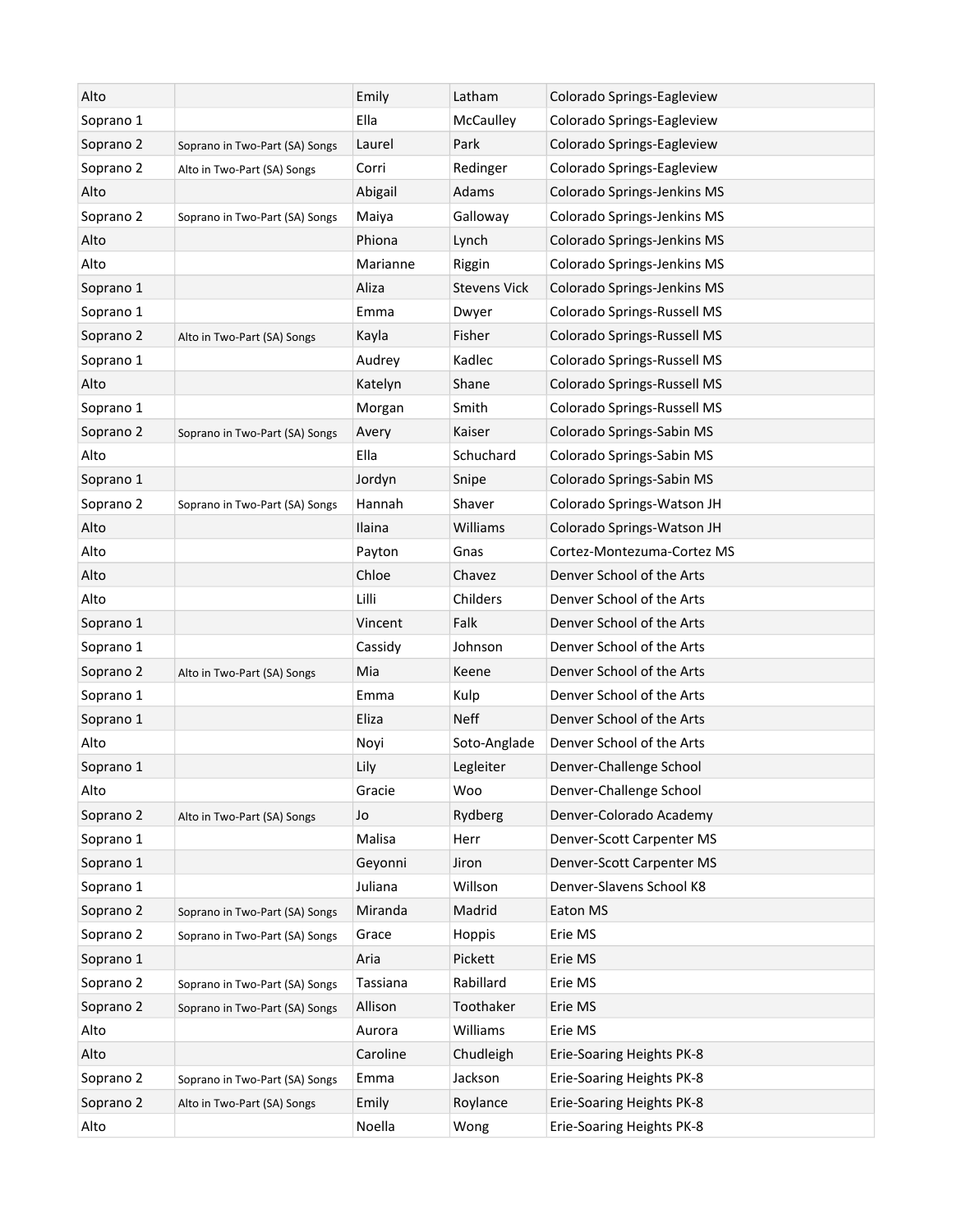| Soprano 2 | Soprano in Two-Part (SA) Songs | Abigail            | Borgen        | Firestone-Coal Ridge MS                                       |
|-----------|--------------------------------|--------------------|---------------|---------------------------------------------------------------|
| Soprano 1 |                                | Sierra             | Sanchez       | Firestone-Coal Ridge MS                                       |
| Alto      |                                | Lane               | Troxel        | Firestone-Coal Ridge MS                                       |
| Alto      |                                | Emily              | Lewis         | Florence-Fremont MS                                           |
| Alto      |                                | Julia              | Denny         | Fort Collins-Kinard MS                                        |
| Soprano 1 |                                | Elise              | Askey         | Fort Collins-Lesher MS                                        |
| Alto      |                                | Kathryn            | Atkisson      | Fort Collins-Lesher MS                                        |
| Soprano 2 | Alto in Two-Part (SA) Songs    | Gabriel            | Stadtmueller  | Fort Collins-Lesher MS                                        |
| Soprano 2 | Soprano in Two-Part (SA) Songs | Mary Marketa Young |               | Fort Collins-Lesher MS                                        |
| Alto      |                                | Lexi               | Mivshek       | Fort Collins-Preston MS                                       |
| Soprano 2 | Alto in Two-Part (SA) Songs    | Ayden              | West          | Fort Collins-Preston MS                                       |
| Soprano 2 | Alto in Two-Part (SA) Songs    | Paige              | Wideman       | Fort Collins-Ridgeview Classical Schools                      |
| Soprano 1 |                                | Lucita             | Martinez      | Fountain-Janitell JH                                          |
| Alto      |                                | Kaydence           | Young         | Frederick-Thunder Valley K-8                                  |
| Alto      |                                | Paola              |               | Arredondo Alm Frisco-Summit MS                                |
| Alto      |                                | Sera               | Dehm          | Glenwood Springs MS                                           |
| Soprano 2 | Soprano in Two-Part (SA) Songs | Jordan             | Beecher       | Golden-The Manning School of Academics and Arts               |
| Soprano 1 |                                | Maria              | Cornelius     | Golden-The Manning School of Academics and Arts               |
| Soprano 1 |                                | Margaux            | Dempsey       | Golden-The Manning School of Academics and Arts               |
| Soprano 2 | Soprano in Two-Part (SA) Songs | Andrea             |               | Hernandez-Koe Golden-The Manning School of Academics and Arts |
| Soprano 1 |                                | Clara              | Lillie        | Golden-The Manning School of Academics and Arts               |
| Soprano 1 |                                | Audrey             | Rice          | Golden-The Manning School of Academics and Arts               |
| Alto      |                                | Noah               | Sisk          | Golden-The Manning School of Academics and Arts               |
| Soprano 1 |                                | Macy               | Yates         | Golden-The Manning School of Academics and Arts               |
| Alto      |                                | <b>Tamara</b>      | Avila-Ruiz    | <b>Grand Junction-Bookcliff MS</b>                            |
| Soprano 2 | Soprano in Two-Part (SA) Songs | Elizabeth          |               | Rader-Mirabito Grand Junction-Bookcliff MS                    |
| Soprano 2 | Alto in Two-Part (SA) Songs    | Gracelynn          | Stone         | <b>Grand Junction-East MS</b>                                 |
| Soprano 2 | Alto in Two-Part (SA) Songs    | Maya               | Znamenacek    | <b>Grand Junction-East MS</b>                                 |
| Alto      |                                | Yuina              | Kondo         | Greenwood Village-Campus MS                                   |
| Alto      |                                | Hayden             | Noe           | Greenwood Village-Campus MS                                   |
| Soprano 2 | Alto in Two-Part (SA) Songs    | Eliana             | Yokomichi     | Greenwood Village-Campus MS                                   |
| Soprano 2 | Alto in Two-Part (SA) Songs    | Erin               | Corr          | <b>Highlands Ranch-Cresthill MS</b>                           |
| Alto      |                                | Jaylen             | Jones         | <b>Highlands Ranch-Cresthill MS</b>                           |
| Alto      |                                | Davis              | White         | Highlands Ranch-Mountain Ridge MS                             |
| Alto      |                                | Ellie              | <b>Babbit</b> | Highlands Ranch-SkyView Academy MS                            |
| Alto      |                                | Ty                 | Coberly       | Highlands Ranch-SkyView Academy MS                            |
| Soprano 2 | Alto in Two-Part (SA) Songs    | Michaela           | Luther        | Highlands Ranch-SkyView Academy MS                            |
| Alto      |                                | Samantha           | Beck          | Hotchkiss K8                                                  |
| Soprano 2 | Alto in Two-Part (SA) Songs    | Victoria           | Clark         | Hotchkiss K8                                                  |
| Alto      |                                | Paris              | West          | Hotchkiss K8                                                  |
| Alto      |                                | Hailey             | Albrighton    | Kersey-Platte Valley MS                                       |
| Soprano 1 |                                | Reyna              | Palmer        | Kersey-Platte Valley MS                                       |
| Soprano 1 |                                | Sophie             | Sampliner     | Lafayette-Dawson School                                       |
| Alto      |                                | Alix               | Sanden        | Lafayette-Dawson School                                       |